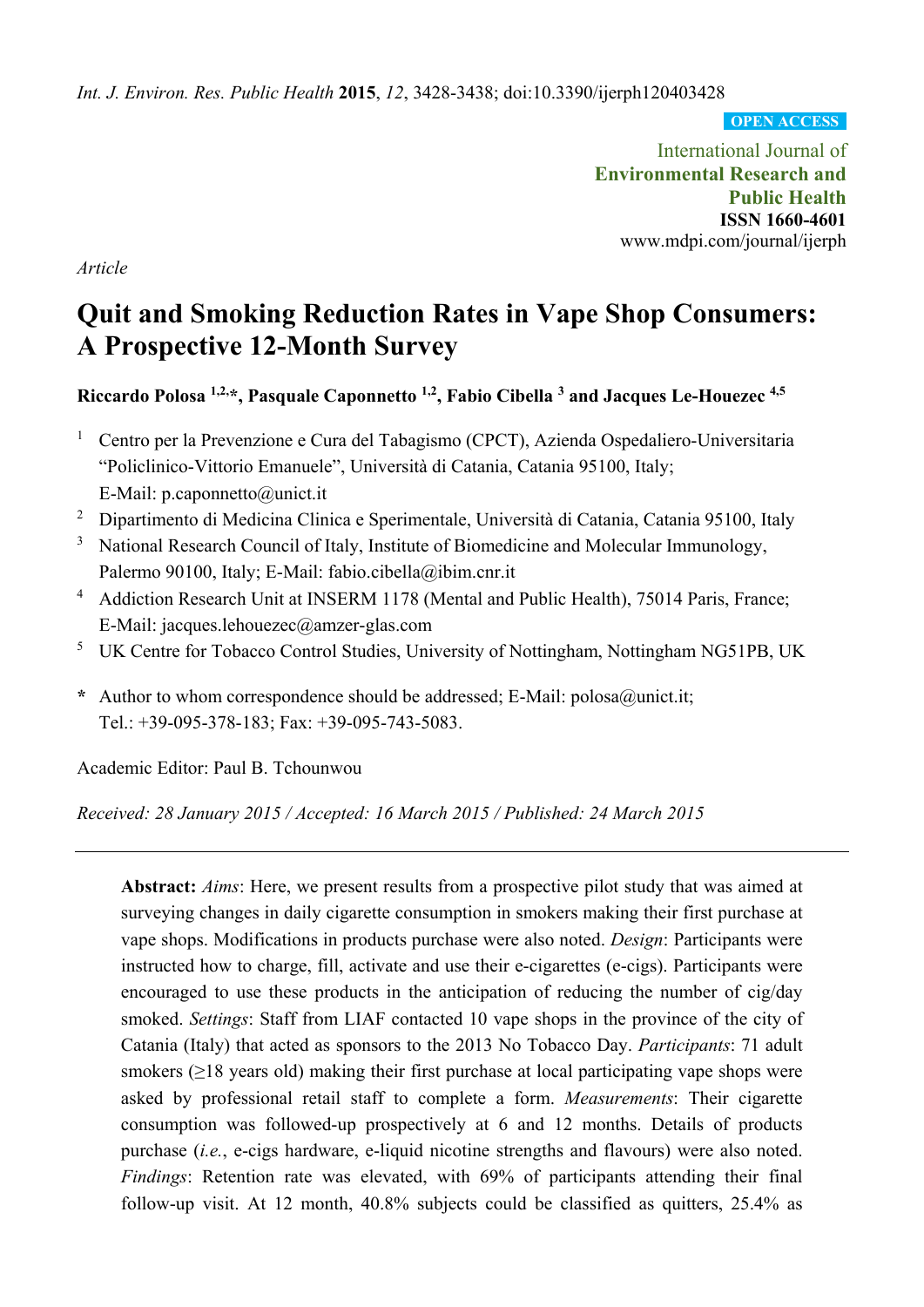reducers and 33.8% as failures. Switching from standard refillables (initial choice) to more advanced devices (MODs) was observed in this study (from 8.5% at baseline to 18.4% at 12 month) as well as a trend in decreasing the e-liquid nicotine strength, with more participants adopting low nicotine strength (from 49.3% at baseline to 57.1% at 12 month). *Conclusions*: We have found that smokers purchasing e-cigarettes from vape shops with professional advice and support can achieve high success rates.

**Keywords:** smoking cessation; smoking reduction; electronic cigarette; vape shop; tobacco harm reduction

# **1. Introduction**

Most smokers want to quit and make attempts to do so, but the majority of these attempts fail largely because the powerful addictive qualities of nicotine and non-nicotine sensory and behavioural cues [1,2]. For those willing to quit, combination of pharmacotherapy and intensive behavioural intervention for smoking cessation can support their quit attempts and can double or triple quit rates [3,4]. However, outside the context of rigorous randomized controlled trials, reported efficacy rates are somewhat lower [5–7]. Consequently, the need for novel and more efficient approaches to smoking cessation interventions is unquestionable.

Electronic cigarettes (e-cigs) are an attractive long-term alternative nicotine source to conventional cigarettes because of their many similarities with smoking [8,9] and randomized controlled trials with early generation products have shown that they may assist smokers to remain abstinent during their quit attempt [10,11]. E-cigs come in all sorts of shapes and sizes. Some, commonly referred to as first generation devices, resemble tobacco cigarettes (cigalikes) with a mouthpiece resembling a cigarette filter, a battery and a LED which glows when the user inhales on the device. These devices comprise low-capacity disposable or re-chargeable batteries and combined cartridges and atomisers (cartomisers). Second generation devices often resemble a pen (personal vaporizer) are equipped with high-capacity lithium batteries, a more efficient vaporizing system compared to cigalikes and can be refilled with a wide combination of flavours and nicotine levels. These devices assent to a more fulfilling vaping experience compared to first generation e-cigs with the choice of an extensive number of e-liquid aromas, and thicker vapour [12,13].

Third generation devices (more advanced devices-MODs) bear little visual resemblance to cigarettes, use larger-capacity batteries, replacement heating coils and wicks for atomizers, and adjustable and programmable power delivery.

These products can be purchased in tobacco retail environments, convenience stores, liquor stores, pharmacies, and on the Internet. Shops devoted exclusively to trial and sales of e-vapour products (e.g., refillable and disposable e-cigs, several types of solution strengths and flavours, customizable atomizers and tank systems, and other accessories) are known as "vape shops" and their popularity has been growing in parallel to that of e-cigs [14].

Two randomised controlled trials investigating success rates in smokers asked to try cigalikes have reported disappointingly low quit rates; 4%–8.7% for the ECLAT study in Italy [10] and 4%–7.3% for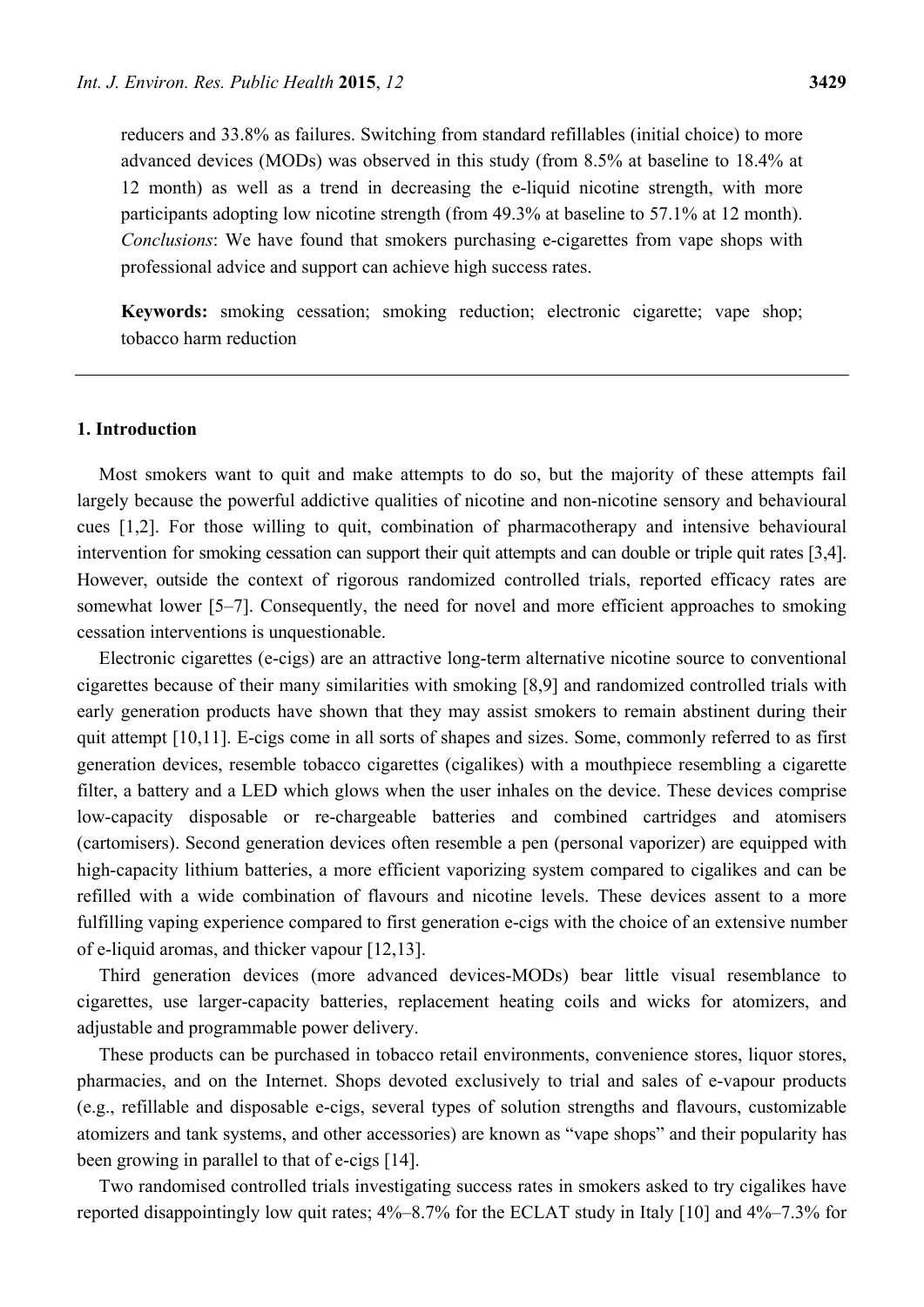the ASCEND study in New Zealand [11]. Not surprisingly, much higher success rates have been reported in clinical trials with refillable penlike e-cigs, with an overall quit rate of 36% at 6 months [15,16]. Nonetheless, it is likely that their performance and appeal as cigarette substitutes can be further improved outside the rigid context of an experimental setting by describing success rates with refillables purchased by smokers at vape shops where professional advice and regular technical support it is also available. Therefore, we hypothesized that vape shops environment together with best matched e-vapour products may promote high success rates in smokers interested in trying this alternative to tobacco smoking. Here, we present results from a prospective pilot study that was aimed at surveying changes in daily cigarette consumption in smokers making their first purchase at vape shops. Modifications in products purchase over time were also noted.

#### **2. Methods**

## *2.1. Participants and Study Design*

Adult smokers ( $\geq$ 18 years old) making their first purchase at local participating vape shops were asked by professional retail staff to complete a form with their basic demographic and smoking history details together with scoring of their level of nicotine dependence by means of Fagerstrom Test of Nicotine Dependence (FTND) questionnaire [17]. Participants were instructed how to charge, fill, activate and use their e-cigs. Key troubleshooting was addressed and phone numbers were supplied for technical assistance. Participants were encouraged to use these products in the anticipation of reducing the number of cig/day smoked. Their cigarette consumption was followed-up prospectively at 6 and 12 months. Details of products purchase (*i.e.*, e-cig hardware, e-liquid nicotine strengths and flavours) were also noted. University of Catania Ethics Review Board approved the study protocol and subjects gave consent prior to participation.

#### *2.2. Vape Shops*

Staff from Lega Italiana Anti Fumo (LIAF) contacted 10 vape shops in the province of the city of Catania (Sicily) that acted as sponsors to the 2013 No Tobacco Day. Vape shop owners were asked to help with a survey of smokers making their first purchase at their vape shops. Three declined, but seven accepted to be involved. Participating shops were bar or lounge types and displayed a wide range of nicotine in juices, large selection of flavours and hardware (including cigalikes, refillables and MODs).

#### *2.3. Study Outcome Measures*

Sustained 50% reduction in the number of cig/day from baseline (*reducers*) was defined as sustained self-reported 50% reduction in the number of cig/day compared to baseline for the 30-day period prior to follow-up visit.

Sustained 80% reduction in the number of cig/day (*heavy reducers*) and sustained smoking abstinence from baseline (*quitters*) were defined as sustained self-reported 80% reduction in the number of cig/day compared to baseline and complete self-reported abstinence from tobacco smoking (not even a puff) for the 30-day period prior to follow-up visit respectively. Smokers who failed to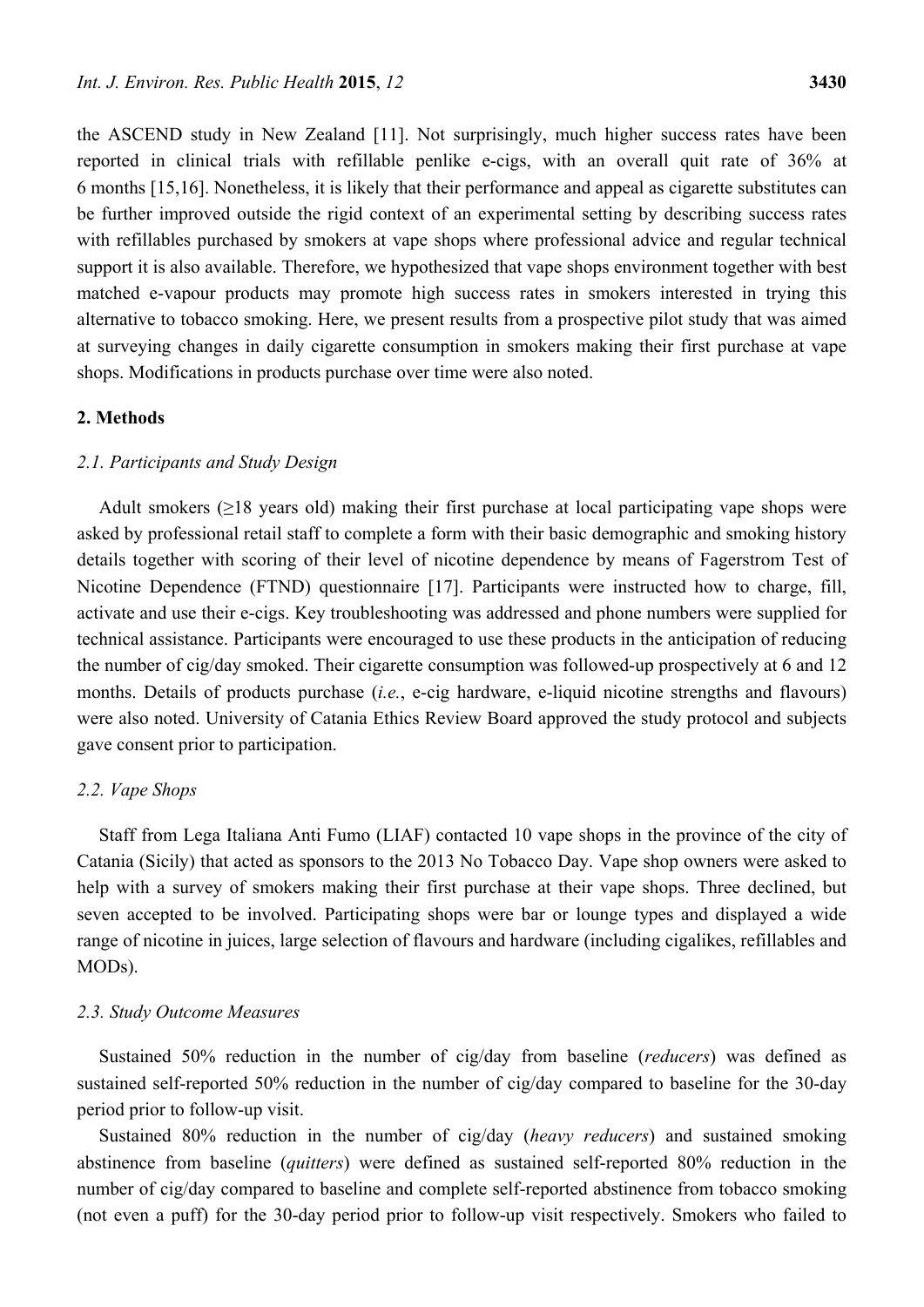meet the above criteria and those who were lost to follow-up were categorized as reduction/cessation failures (*failures*).

# *2.4. Statistical Analyses*

Primary and secondary outcome measures were computed by including all enrolled participants and assuming that all those individuals who were lost to follow-up are classified as failures (intention-to-treat analysis). Data were expressed as mean (±SD). One-way Analysis of Variance (ANOVA) was used for detecting differences between means, and  $\chi^2$  test for testing differences in variable frequency distributions. Repeated Measures ANOVA was used for detecting differences at different time points.

# **3. Results**

# *3.1. Participant Characteristics*

A total of 71 (M 44; F 27) regular smokers (mean  $[\pm SD]$  pack/years of 32.4  $[\pm 13.7]$ ) with a mean  $(\pm SD)$  age of 41.7 ( $\pm 8.8$ ) years, and mean ( $\pm SD$ ) FTND score of 5.6 ( $\pm 2.2$ ) were enrolled by seven participating vape shops (Table 1). Retention rate was high, with 49 (69%) participants completing all study visits and attending their final follow-up visit at 12 month. Baseline characteristics (sex, age, pack/year, and FTND) of those who were lost to follow-up were not significantly different from those of participants who completed the study.

|                            | М               | F               | Value |
|----------------------------|-----------------|-----------------|-------|
| Sex $n$ $(\%)$             | 44 (62)         | 27 (38)         |       |
| Age (years, mean $\pm$ SD) | $42.6 \pm 8.6$  | $40.4 \pm 9.3$  | 0.31  |
| $FTND$ (mean $\pm$ SD)     | $56 \pm 23$     | $51 \pm 19$     | 0.12  |
| Packs/year (mean $\pm$ SD) | $36.0 \pm 14.3$ | $26.5 \pm 10.5$ | 0.004 |
| $CPD$ (mean $\pm$ SD)      | $26.5 \pm 7.9$  | $22.3 \pm 4.6$  | 0.016 |

**Table 1.** Characteristics of the study sample at enrollment.

CPD: cigarettes per day; FTND: Fagerstrom Test for Nicotine Dependence.

## *3.2. Changes in Smoking Behaviour*

Participants' smoking status at baseline and at 6 and 12 month follow-up visits is presented in Figure 1. Taking the whole cohort of participants  $(n = 71)$ , the cig/day use changed (mean and range) from 24.9 (15–50) at baseline to 4.0 (0–30) at 6 month and 2.6 (0–15) at 12 month (*p* < 0.0001). At 12 month, 29/71 subjects (40.8%) could be classified as quitters, 18/71 (25.4%) as reducers, of which 11 (15.5%) reduced their cig/day consumption by at least 80% from baseline, and 24/71 (33.8%) were classified as failures, of which 22 (31%) were lost to follow-ups.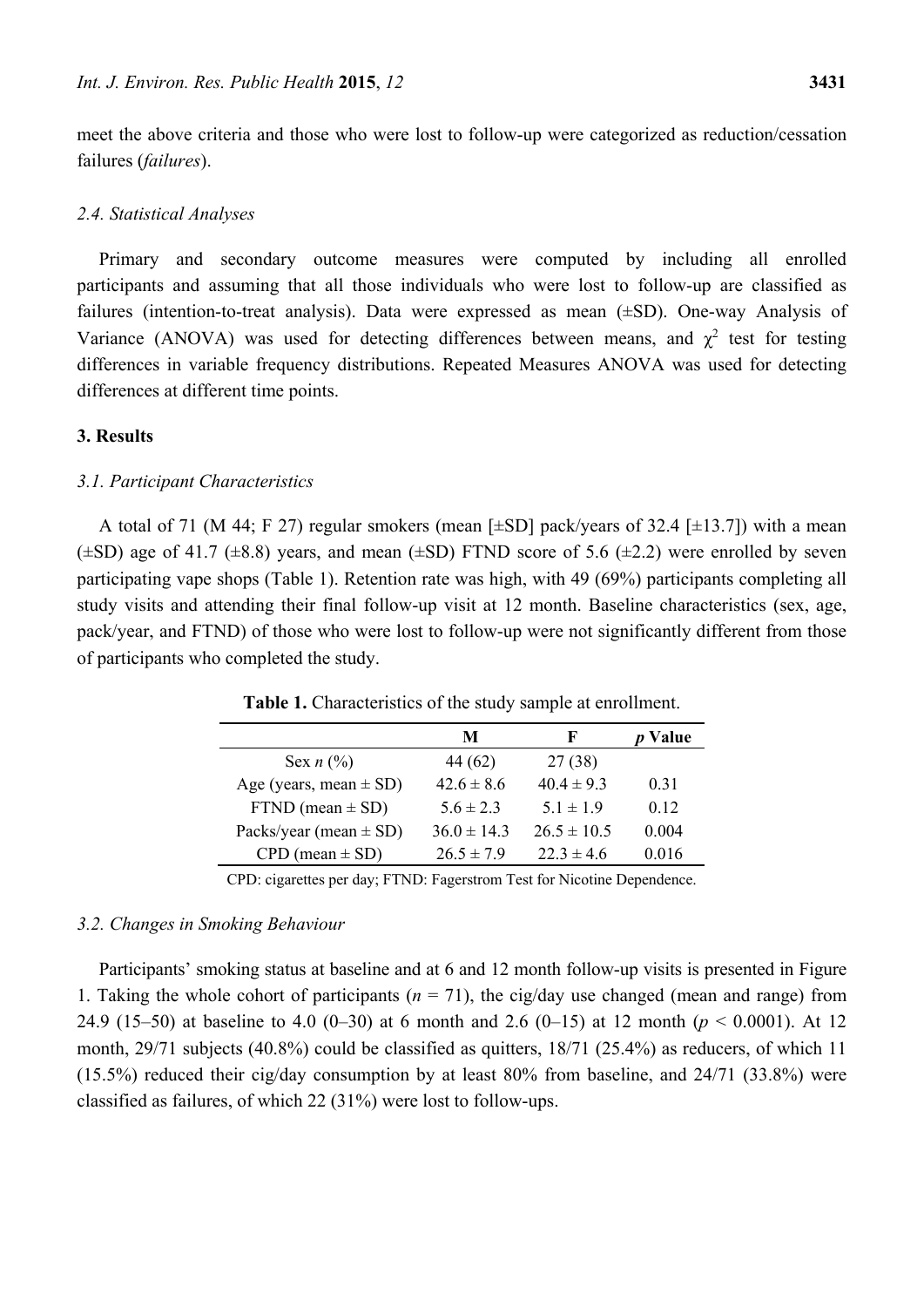Overall, combined smoking reduction and smoking abstinence was shown in 47/71 (66.2%) participants, with a mean (range) of 24.7 cig/day (15–50) at baseline, decreasing significantly to 2.2 cig/day  $(0-10)$  at 12 month ( $p < 0.0001$ ), which is equivalent to an overall 89.1% reduction from baseline.

None of the individual characteristics (age, gender, pack/years, FTND) recorded at baseline were a significant predictor the smoking status at the final follow-up visit.



**Figure 1.** Distribution of smoking phenotype classification (intention-to-treat analysis) at 6 and 12 month follow-up visits.

#### *3.3. Changes in Products Choice*

Participants' products choice at baseline and at 6 and 12 month follow-up visits is illustrated in Figure 2.

An increasing percentage of participants switched from standard refillable e-cigs (initial choice) to more advanced devices (MODs) during the study (from 8.5% at baseline to 18.4% at 12 month). Participants also tended to decrease the nicotine strength of their e-liquid with time. More users used a low (4–9 mg/mL) nicotine strength at 12 months, and, less users used a medium (12–18 mg/mL) nicotine strength at 12 month, compared to baseline. Some change did occur too for the preferred flavour used by the participants over time, but most of the participants in our study consistently preferred tobacco flavours over other flavours.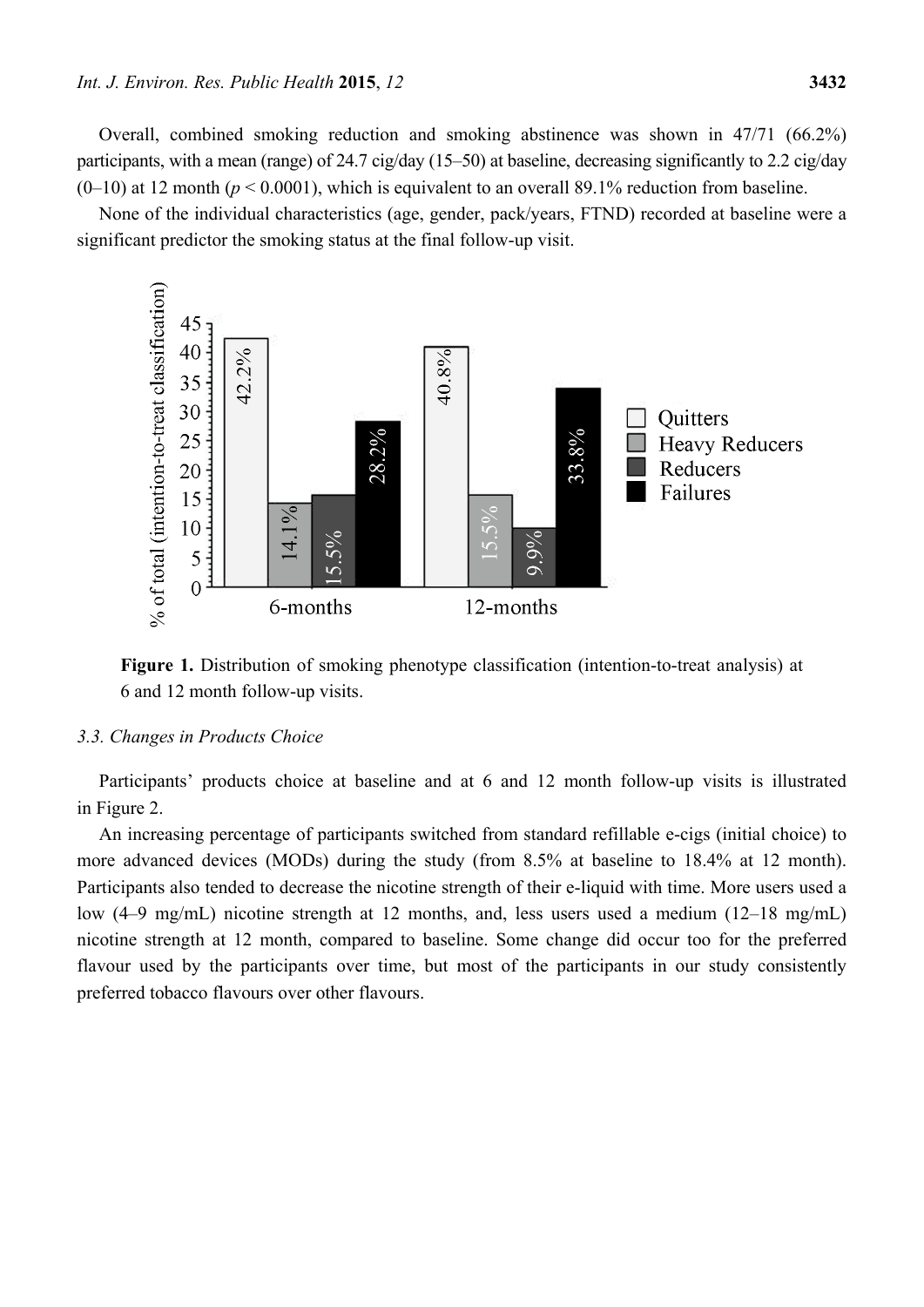

Figure 2. Details of e-Cigs type, e-liquid nicotine strengths (%) and flavours purchased at baseline and at 6 and 12 month follow-up visits. PV: personal vaporizers. MODs: more advanced devices. Low nicotine (4–9 mg/mL), medium nicotine (12–18 mg/mL), high nicotine (19–24 mg/mL).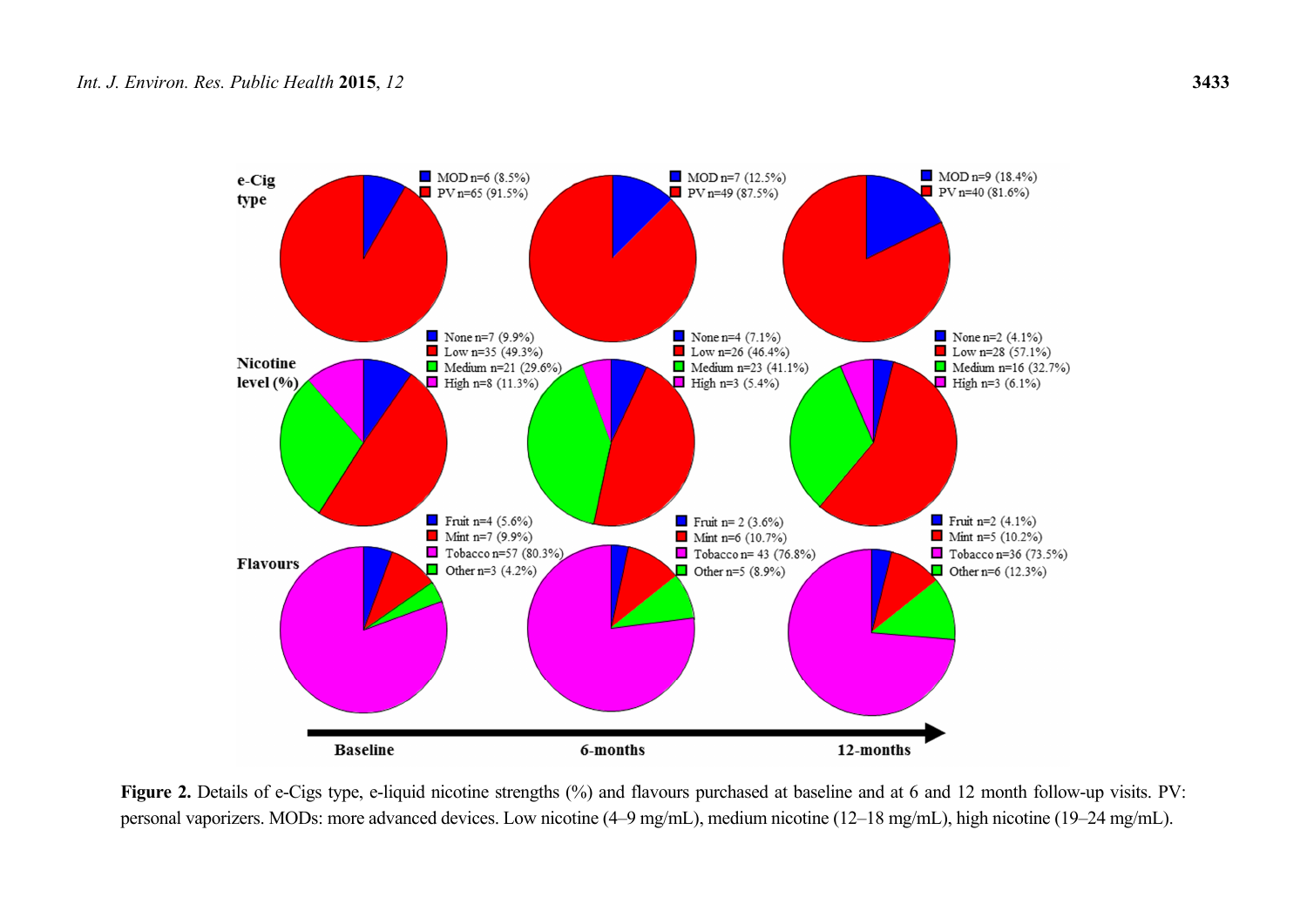# **4. Discussion**

E-cigs' success rates have been reported in several clinical trials [10,11,15,16] and Internet surveys [18–20], but never in prospective studies under natural conditions. Here, we present results from the first prospective survey of changes in daily cigarette consumption in smokers making their first purchase at vape shops. The higher success rates observed in this study could reflect both a progress in the type of e-cigs used currently, and a better support and advice from the vape shop staff.

Success rates were not only high, but also stable thorough the whole observation period with quit rates of 42.2% in the intent-to-treat analysis at 6 month barely decreasing to 40.8% at 12 month. The reported quit rates are not only higher than those obtained with pharmaceutical products for the treatment of nicotine addiction [21,22], but also greater than those of first generation cigalikes [10,11]. In contrast, similar quit rates were observed in a recent prospective 6-month study with refillable e-cigs [15].

In addition to those quitting completely, 25.4% substantially reduced cigarette consumption. The prevalence of dual use (that is, use of both e-cigs and conventional cigarettes) in our survey is much lower than that reported for cigalikes [18–20]. Although dual use by leading to gradual reduction in cigarette consumption may aid future quit attempts [23,24], it is not known to what extent this behaviour may confer significant reduction in risk and reversal of harm in long-standing dual users.

The large number of consumers still using the product at 12 months (combined single and dual usage was 66.2%) and the high retention rate (69%) in this study may suggest that the products purchased were providing adequate satisfaction. This may be due to several factors including quality hardware, large selection of flavours and nicotine. Nicotine absorption using high quality e-vapour products has been shown to be consistently superior compared to cigalikes [25,26], which is compatible with a better suppression of the withdrawal symptoms. Last but not least, the high success rate in this study may be also attributable to participants self-selection (*i.e.*, smokers well motivated in trying e-cigs and making their first purchase at vape shops).

Nonetheless, about one third of smokers in this study failed to quit or to substantially reduce cigarette smoking with e-cigs. That reasons for failure were not collected in this study, but this could be due to the fact that probably not all smokers could find the adequate hardware-liquidware combination to allow a fulfilling vaping experience or that some unknown factor hindered their use under realistic conditions. It is not excluded also, that some of them may have persisted to use e-cigs, but went to buy their products in other vape shops than the one chosen for this study.

It is interesting that 69% of vape shop consumers went regularly back to their local vape shop for more personalized e-cig support and advice. This loyalty factor is perhaps a key informative finding and suggests that vape shop staff can promote healthier life-style changes in smokers.

As noted in other (internet) surveys, e-cig users tend to adapt their vaping experience over time [13,27]. This is reflected somewhat in the increased percentage of participants who switched from standard refillables (initial choice) to more advanced devices (MODs) in this study (from 8.5% at baseline to 18.4% at 12 month). Similarly, we observed a trend in decreasing the nicotine strength of their e-liquid, with more participants using low nicotine strength at 12 months compared to baseline, and inversely, with less participants using medium nicotine strength at 12 month compared to baseline. This could confirm that nicotine dependence decreases over time with e-cig use, as noted by other investigators [13,28], but cannot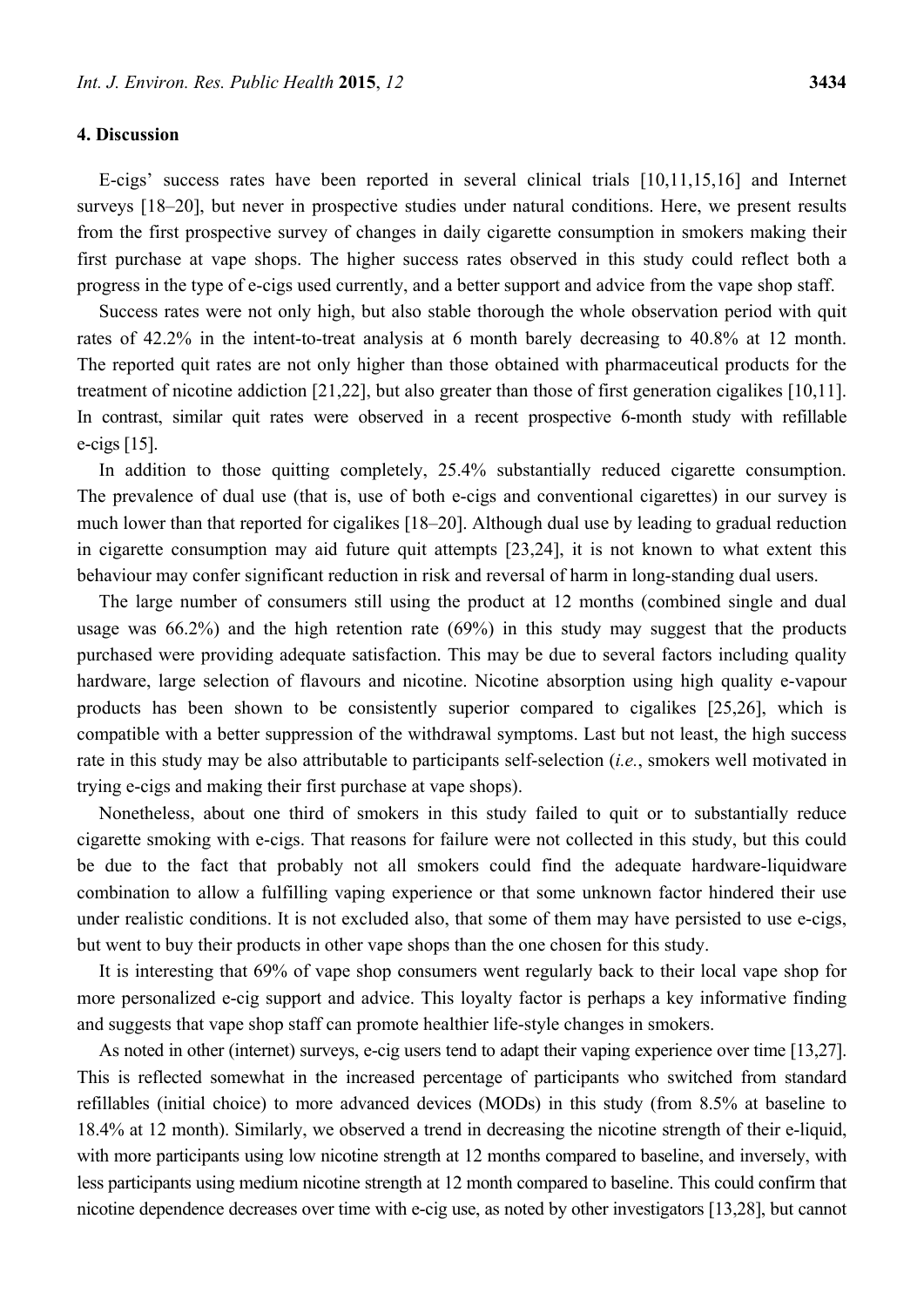be validated in our study as we did not measure nicotine dependence at 12 month. The change in vaping experience was also the case for the preferred flavour used by the participants over time, although less significant in our study than in others [12,13,20], with the participants in our study consistently preferring tobacco flavours over any other flavour. This may reflect differences in study populations, vape shop consumers representing a more natural condition compared to those responding to online questionnaires.

There are some limitations in our study:

Firstly, this is a small prospective study (already stated in the text), hence the results observed may be due to bias and not due to a true effect; and consequently be interpreted with caution. However, despite being a small study we were able to detect positive significant changes for success outcomes.

Secondly, patients in this study may represent a self-selected sample, which is not representative of all smokers who switch to e-cigs.

Lastly, smoking abstinence was self-reported. However, self-reported number of cigarettes smoked per day in studies of this type is not subjected to the kind of biases observed in clinical trials where there is the tendency to claim abstinence [29].

This small uncontrolled study shows that combination of high quality e-vapour products together with personalized e-cig support and advice at vape shops promotes high success rates in smokers interested in trying this alternative to tobacco smoking. Complete tobacco cessation is the best outcome for smokers, but the powerful addictive qualities of smoked nicotine and of the ritualistic behavior of smoking create a huge hurdle, even for those with a strong desire to quit. Tobacco harm reduction (THR), the substitution of low-risk nicotine products for cigarette smoking, is a realistic strategy for smokers who have difficulty in quitting. E-cigs are the newest and most promising products for THR [30]. This approach has been recently exploited to reduce or reverse the burden of harm in smokers with mental health disorders and chronic airway diseases [31,32]. It is ironic, but the extent of displacement from tobacco smoking to regular vaping will also depend on how efficient ecigs will become in replicating smokers' smoking experience and how prevalent and helpful will be vape shops. As a matter of fact, substantial public health benefits (*i.e.*, increase in smoking cessation rates and a continued decline in smoking prevalence) are now reported in countries with high prevalence of vaping [33].

Improved products reliability and attractiveness might have contributed to the very low number of lost to follow-up and high success rates thus confirming the notion that these products are attractive substitutes for conventional cigarettes. Although larger longitudinal studies in vape shops are warranted to confirm these encouraging results, the notion that high quality e-vapour products together with personalized e-cig support and advice at vape shops can substantially decrease cigarette consumption, and allow a large number of smokers to quit should be taken into consideration by regulatory authorities seeking to adopt proportional measures for the vapour category [34].

## **5. Conclusions**

Here we have shown for the first time that combining availability of appealing e-vapour products for smoking substitution with professional advice from vape shops staff it is possible to achieve high and stable success rates. By promoting healthier life-style changes in smokers, vape shops may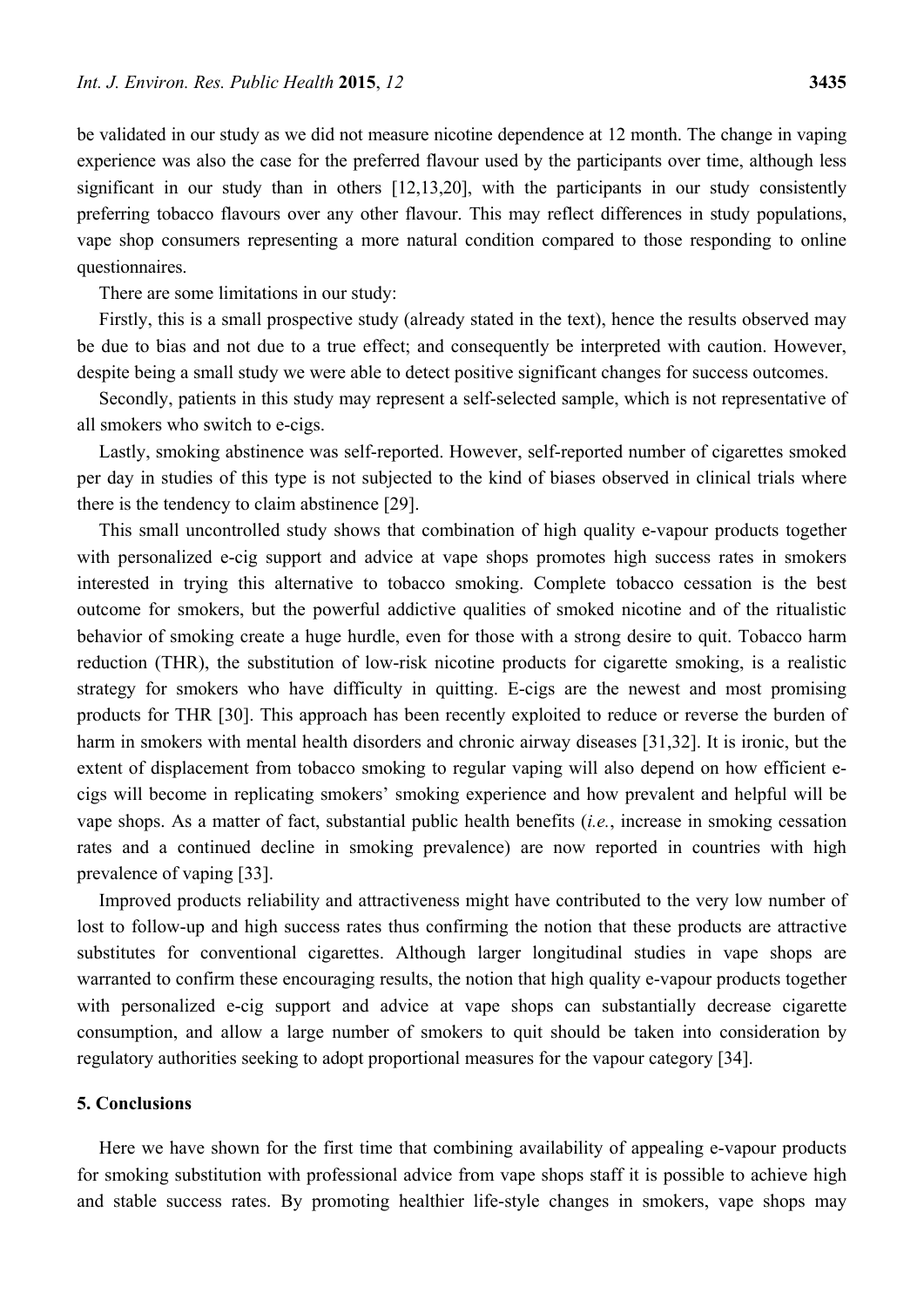become valuable allies in the fight against smoking. Larger studies are now needed to confirm these preliminary findings and to establish the importance of integrating these antismoking services into future tobacco control strategies.

## **Acknowledgments**

Authors wish to thank the local participating Vape Shops and LIAF, Lega Italiana Anti Fumo (Italian acronym for the Italian Anti-Smoking League) for supporting this research.

# **Author Contributions**

Riccardo Polosa: Principal investigator involved in the study concept, protocol design, data interpretation and drafting the manuscript. Pasquale Caponnetto: Co-Principal investigators involved in the study concept, protocol design, coordination of the study, data interpretation and revised the manuscript. Fabio Cibella: Carried out the data analyses, was involved in their interpretation and revised the manuscript. Jacques Le-Houezec: Involved in data interpretation and drafted the manuscript. All authors have read and approved the final manuscript.

# **Conflicts of Interest**

Riccardo Polosa has received lecture fees and research funding from Pfizer and GlaxoSmithKline, manufacturers of stop smoking medications. He has also served as a consultant for Pfizer and Arbi Group Srl, an Italian distributor of e-Cigarettes. Riccardo Polosa is currently scientific advisor for LIAF, Lega Italiana Anti Fumo (Italian acronym for Italian Anti-Smoking League). Jacques Le-Houezec is a consultant for Johnson & Johnson France, a manufacturer of nicotine replacement therapy, and was reimbursed for travel and accommodation to present at a conference in Shenzhen (China) organised by the e-cig manufacturer association (CECMOL). Pasquale Caponnetto and Fabio Cibella have no relevant conflict of interest to declare in relation to this work.

# **References**

- 1. Buchhalter, A.R.; Acosta, M.C.; Evans, S.E.; Breland, A.B.; Eissenberg, T. Tobacco abstinence symptom suppression: The role played by the smoking-related stimuli that are delivered by denicotinized cigarettes. *Addiction* **2005**, *100*, 550–559.
- 2. Hughes, J.R.; Keely, J.; Naud, S. Shape of the relapse curve and long-term abstinence among untreated smokers. *Addiction* **2004**, *99*, 29–38.
- 3. Polosa, R.; Benowitz, N.L. Treatment of nicotine addiction: Present therapeutic options and pipeline developments. *Trends Pharmacol. Sci.* **2011**, *32*, 281–289.
- 4. Stead, L.F.; Lancaster, T. Combined pharmacotherapy and behavioural interventions for smoking cessation. *Cochrane Database Syst. Rev.* **2012**, *10*, doi:10.1002/14651858.CD008286.pub2.
- 5. Alpert, H.R.; Connolly, G.N.; Biener, L. A prospective cohort study challenging the effectiveness of population-based medical intervention for smoking cessation. *Tob. Control* **2013**, *22*, 32–37.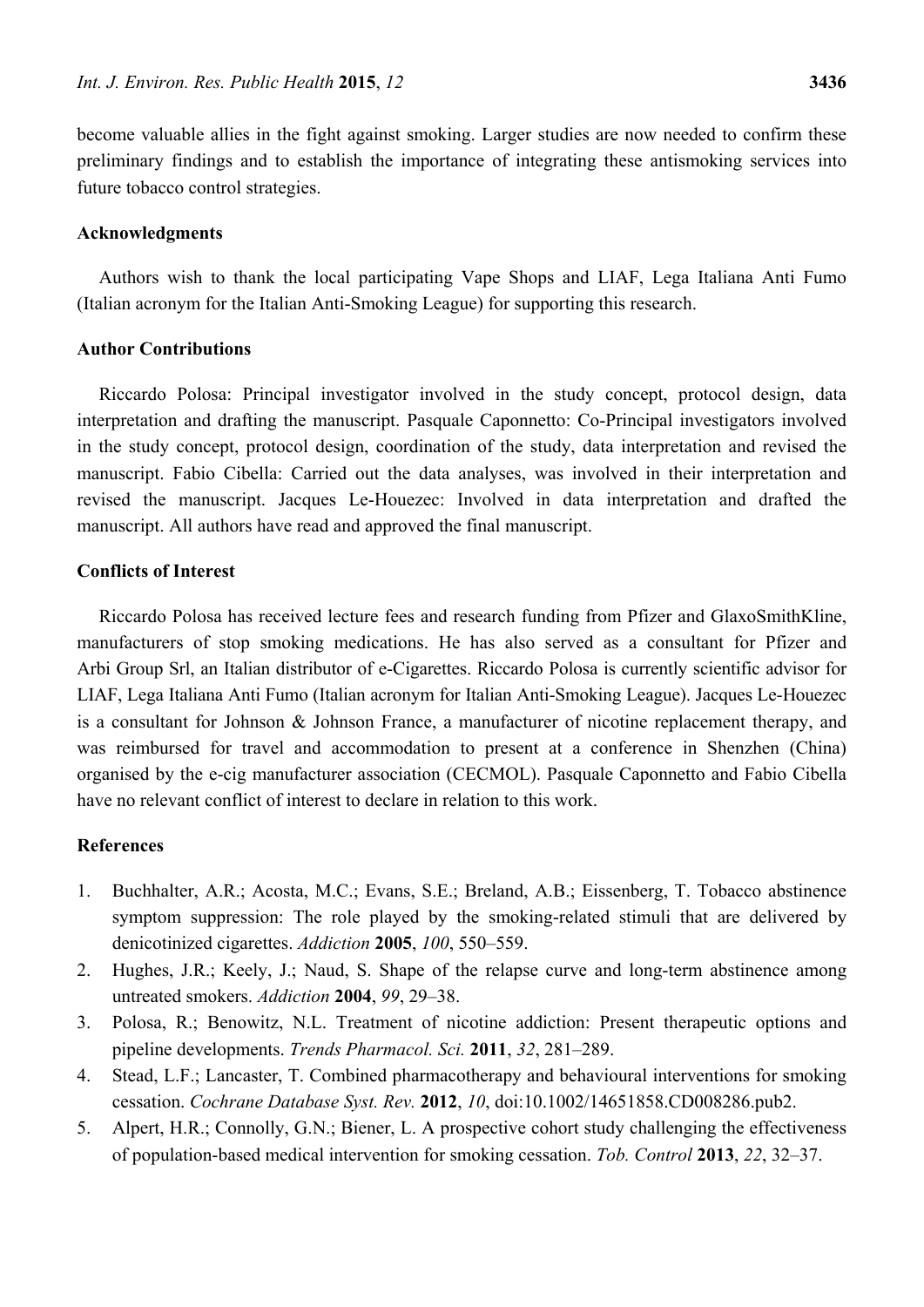- 6. Pierce, J.P.; Cummins, S.E.; White, M.M.; Humphrey, A.; Messer, K. Quitlines and nicotine replacement for smoking cessation: Do we need to change policy? *Annu. Rev. Public Health* **2012**, *33*, 341–356.
- 7. Zhu, S.H.; Lee, M.; Zhuang, Y.L.; Gamst, A.; Wolfson, T. Interventions to increase smoking cessation at the population level: How much progress has been made in the last two decades? *Tob. Control* **2012**, *21*, 110–118.
- 8. Caponnetto, P.; Campagna, D.; Papale, G.; Russo, C.; Polosa, R. The emerging phenomenon of electronic cigarettes. *Expert Rev. Respir. Med.* **2012**, *6*, 63–74.
- 9. Caponnetto, P.; Russo, C.; Bruno, C.M.; Alamo, A.; Amaradio, M.D.; Polosa, R. Electronic cigarette: A possible substitute for cigarette dependence. *Monaldi Arch. Chest Dis.* **2013**, *79*, 12–19.
- 10. Caponnetto, P.; Campagna, D.; Cibella, F.; Morjaria, J.B.; Caruso, M.; Russo, C.; Polosa, R. EffiCiency and Safety of an eLectronic cigAreTte (ECLAT) as tobacco cigarettes substitute: A prospective 12-month randomized control design study. *PLoS One* **2013**, doi:10.1371/journal.pone.0066317.
- 11. Bullen, C.; Howe, C.; Laugesen, M.; McRobbie, H.; Parag, V.; Williman, J.; Walker, N. Electronic cigarettes for smoking cessation: A randomised controlled trial. *Lancet* **2013**, *382*, 1629–1637.
- 12. Etter, J.F.; Bullen, C. Electronic cigarette: Users profile, utilization, satisfaction and perceived efficacy. *Addiction* **2011**, *106*, 2017–2028.
- 13. Dawkins, L.; Turner, J.; Roberts, A.; Soar, K. "Vaping" profiles and preferences: An online survey of electronic cigarette users. *Addiction* **2013**, *108*, 1115–1125.
- 14. Klein, K.E. Health Markups on e-Cigarettes Turn Vacant Storefronts into "Vape Shops". Available online: http://www.businessweek.com/articles/2013-10-03/healthymarkups-on-e-cigarettesturn-vacant-storefronts-into-vape-shops (accessed on 30 December 2014).
- 15. Polosa, R.; Caponnetto, P.; Maglia, M.; Morjaria, J.B.; Russo, C. Success rates with nicotine personal vaporizers: A prospective 6-month pilot study of smokers not intending to quit. *BMC Public Health* **2014**, *14*, doi:10.1186/1471-2458-14-1159.
- 16. Adriaens, K.; van Gucht, D.; Declerck, P.; Baeyens, F. Effectiveness of the electronic cigarette: An eight-week flemish study with six-month follow-up on smoking reduction, craving and experienced benefits and complaints. *Int. J. Environ. Res. Public Health* **2014**, *11*, 11220–11248.
- 17. Fagerstrom, K.O.; Schneider, N.G. Measuring nicotine dependence: A review of the Fagerstrom Tolerance Questionnaire. *J. Behav. Med.* 1989, *12*, 159–182.
- 18. Siegel, M.B.; Tanwar, K.L.; Wood, K.S. Electronic cigarettes as a smoking-cessation tool: Results from an online survey. *Amer. J. Prev. Med.* **2011**, *40*, 472–475.
- 19. Etter, J.F.; Bullen, C. A longitudinal study of electronic cigarette users. *Addict. Behav.* **2014**, *39*, 491–494.
- 20. Farsalinos, K.E.; Romagna, G.; Tsiapras, D.; Kyrzopoulos, S.; Voudris, V. Characteristics, perceived side effects and benefits of electronic cigarette use: A worldwide survey of more than 19,000 consumers. *Int. J. Environ. Res. Public Health* **2014**, *11*, 4356–4373.
- 21. Smith, S.S.; McCarthy, D.E.; Japuntich, S.J.; Christiansen, B.; Piper, M.E.; Jorenby, D.E.; Fraser, D.L.; Fiore M.C.; Baker, T.B.; Jackson T.C. Comparative effectiveness of 5 smoking cessation pharmacotherapies in primary care clinics. *Arch. Intern. Med.* **2009**, *169*, 2148–2155.